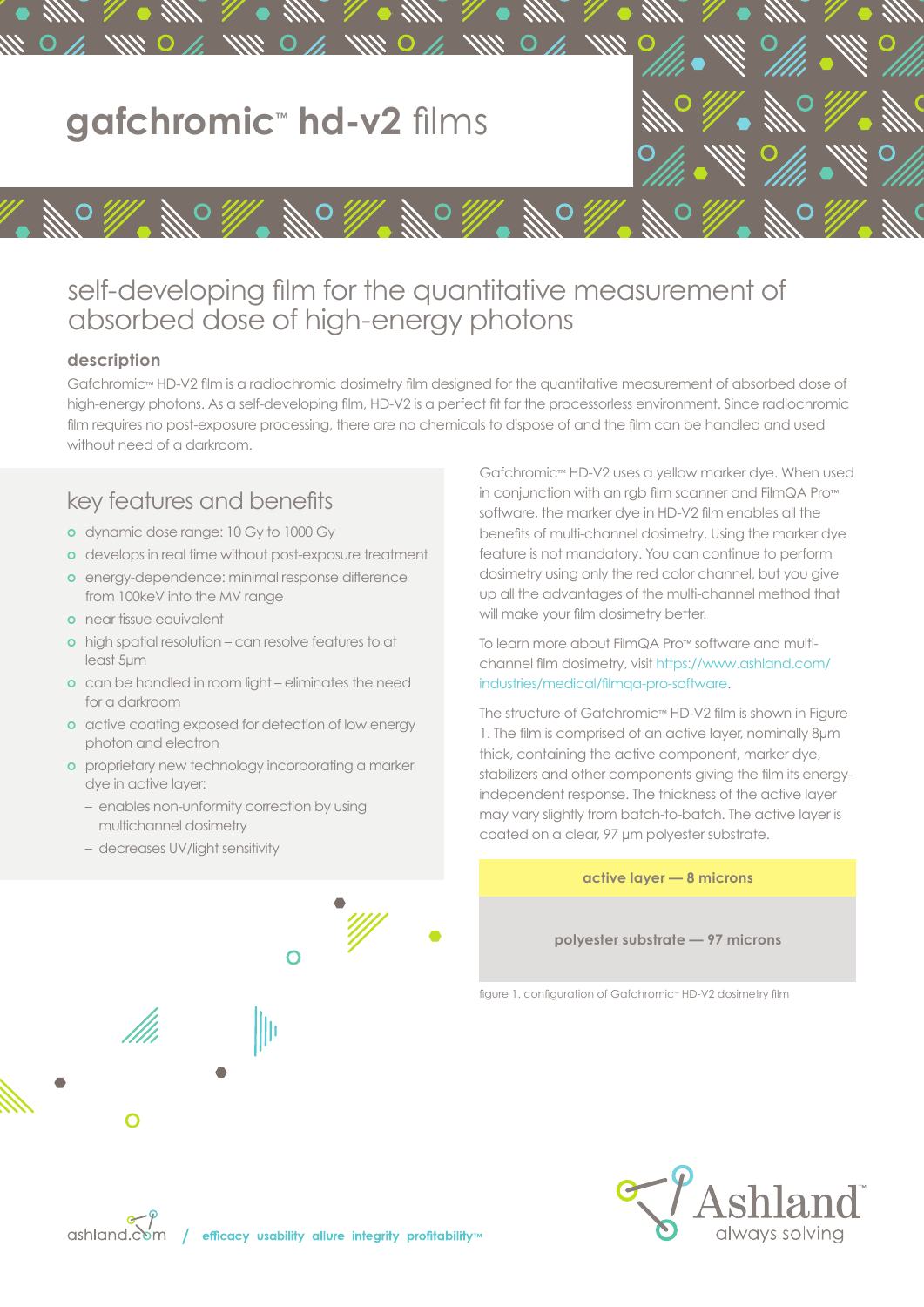Gafchromic™ HD-V2 film has an asymmetrical cross section (see Figure 1). Measurements indicate that the response of scanner or densitometer may be dependent on which side of the film is facing the light source. It is advised that HD-V2 film be consistently measured with the same side of the film facing the light source regardless of whether landscape or portrait orientation is used.

To help in distinguishing between the sides, sheets of Gafchromic™ HD-V2 films are marked with a small slit near one corner. When film is viewed in a landscape orientation with the slit in the top right corner as shown in Figure 2, the unlaminated active layer is on the side facing the viewer.



figure 2. Gafchromic™ HD-V2 film in landscape view showing slit in top right corner

#### **specifications**

| property                           | Gafchromic <sup>™</sup> HD-V2 Film                                                                                       |
|------------------------------------|--------------------------------------------------------------------------------------------------------------------------|
| configuration                      | active layer on 3.8 mil (97 µ)<br>clear polyester substrate                                                              |
| size                               | 8" x 10", other sizes available upon request                                                                             |
| dynamic dose<br>range              | 10 to 1000 gray                                                                                                          |
| energy<br>dependency               | <5% difference in net density when<br>exposed at 1 MeV and 18 Mev                                                        |
| dose<br>fractionation<br>response  | $\leq$ 5% difference in net density, for a single<br>100 Gy dose and five cumulative 20 Gy<br>doses at 30 min. intervals |
| dose rate<br>response              | $\leq$ 5% difference in net density, for 10 Gy<br>exposures at rates of 3.4 Gy/min.<br>and 0.034 Gy/min.                 |
| stability in light                 | <0.005 change in density per 1000 lux-day                                                                                |
| stability in dark<br>(preexposure) | <5x10 <sup>-4</sup> density change/day at 23 °C and<br><2x10 <sup>-4</sup> density change/day refrigerated               |
| uniformity                         | better than 3% in sensitometric<br>response from mean                                                                    |

### **performance data and practical user guidelines**

When the active component in Gafchromic™ HD-V2 film is exposed to radiation, it reacts to form a blue colored polymer with absorption maxima at approximately 670 nm as shown in Figure 3.

Gafchromic™ HD-V2 radiochromic dosimetry film may be measured with transmission densitometers, film scanners or spectrophotometers. As one can infer from the Figure 3, the response of the dosimetry film media is enhanced by measurement with red light. In using a spectrophotometer the greatest response is obtained by scanning the film and using the peak absorbances. Most densitometers measure over a band of wavelengths and transmission densitometers for measuring colored films measure over various narrow color bands within the visible spectrum, e.g. visual, red, green and blue.

Such densitometers are commonly and widely employed in the photographic industry.

To obtain two-dimensional information in speedy fashion, flatbed color scanners are shown to work well with all Gafchromic™ films including HD-V2 films. The commonly available professional photo scanners such as EPSON\* Expression 10000XL, 11000XL, 12000XL and 1680 flatbed color scanners can be used. These scanners are color scanners and measure the red, green, and blue color components of the film in a color depth of 16 bit per channel.

A typical dose response of HD-V2 film on an rgb color scanner is shown in Figure 4. We recommend it to fit the calibration curve in function form of  $\bar{d}x$  (D) =  $-\log\left(\frac{a+b}{c+b}\right)$ , where  $dx(D)$  is the optical density of film in scanner channel x at dose D, and a, b, c are the equation parameters to be fitted. The advantages of these functions are:

- **o** they are simple to invert and determine density as a function of dose, or dose as a function of density
- **o** they have rational behavior with respect to the physical reality that the density of the film should increase with increasing exposure yet asymptote towards a near constant value at high exposures – polynomial functions characteristically have no correspondence to physical reality outside the data range over which they are fitted
- **o** since these functions have the described rational behavior, fewer calibration points are required saving time and film
	- to cover a dose range of 0 1000 Gy requires 6-8 dose points, for example, 0, 25, 50, 100, 200, 400, 800 and 1200 Gy

 $\mathcal{C}$  ashland.com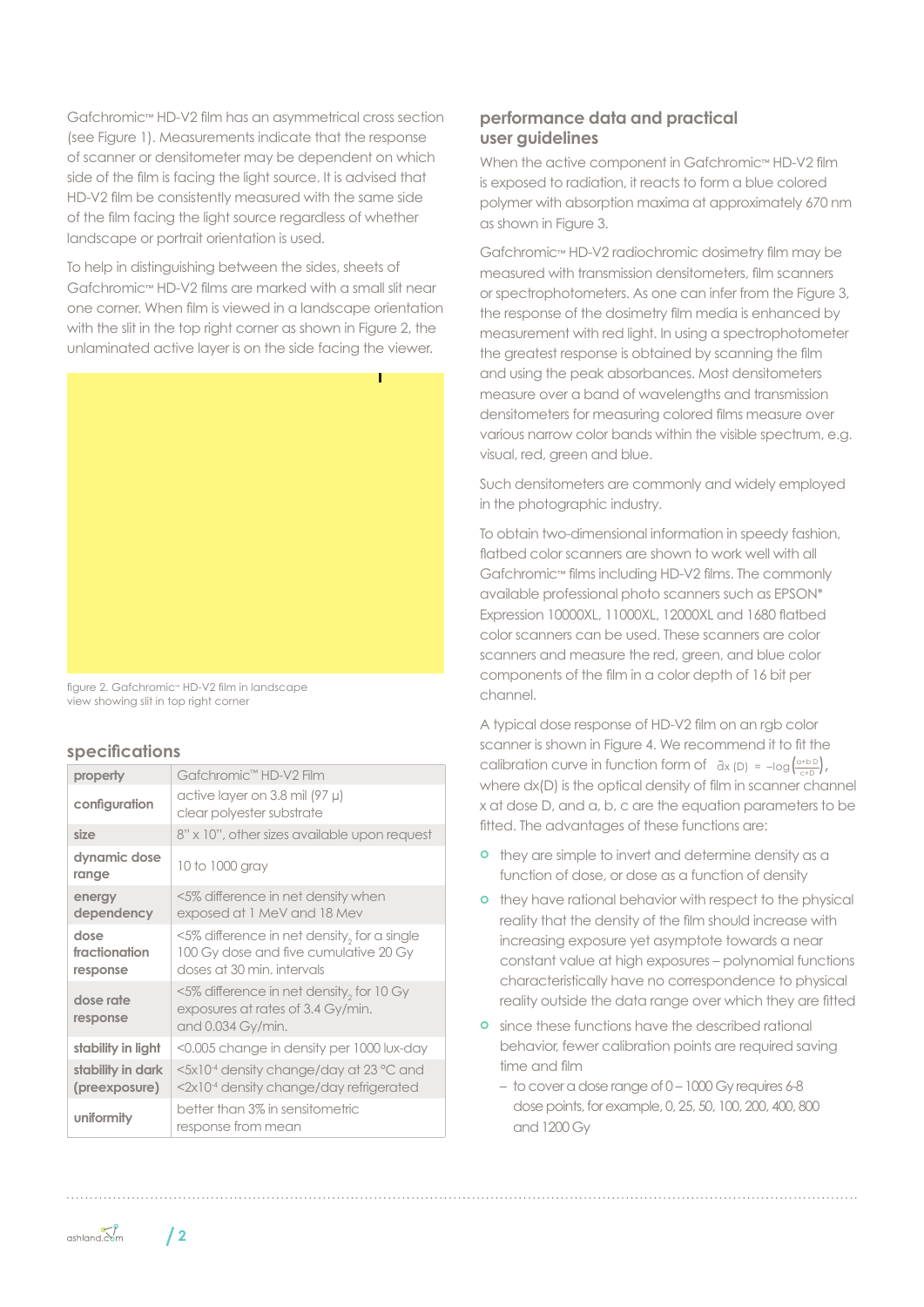

figure 4. response of Gafchromic™ HD-V2 in all color channels